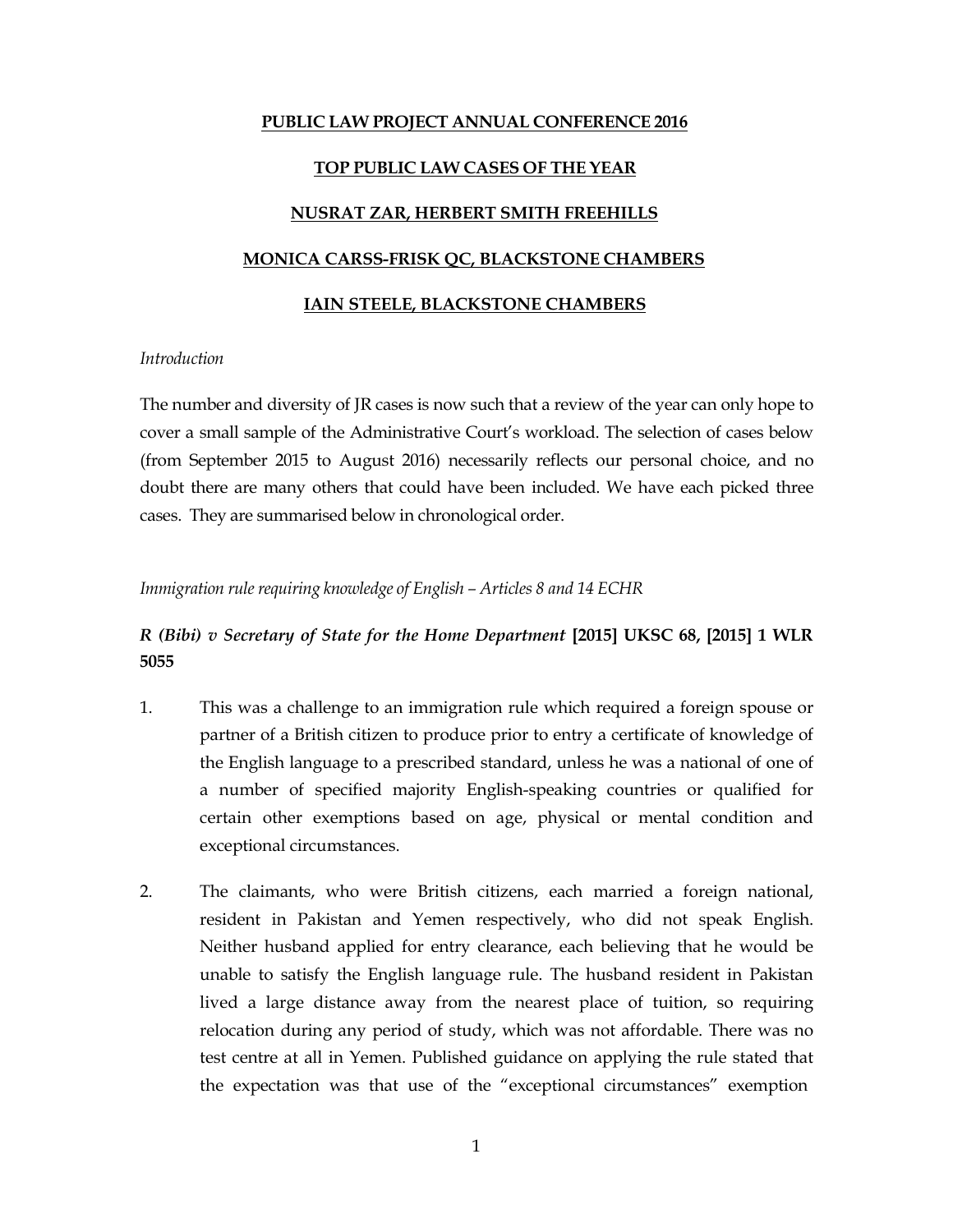would be rare, and that failure to obtain tuition or to take the test owing to financial hardship would not constitute exceptional circumstances.

- 3. The claimants sought judicial review of the Home Secretary's decision to adopt the English language rule on grounds that it interfered with her rights to respect for her family life under Article 8 ECHR or discriminated against her in her enjoyment of those rights contrary to Article 14. Beatson J dismissed the claims and the Court of Appeal upheld his decision. The Supreme Court unanimously dismissed the claimants' further appeal.
- 4. Lady Hale (with whom Lord Wilson agreed) gave the leading judgment. She began by noting that Article 8 includes a right for married couples to live together (§25), but that there is no general obligation to respect the choice by married couples of the country of their matrimonial residence or to accept nonnational spouses for settlement (§26). However, any interference with the British-settled spouse's Article 8 right had to be proportionate, applying the familiar four-stage *Huang* test (§29). First, the English language rule pursued a legitimate aim of assisting the incoming spouse's integration into British society at an early stage (§§30-45). Secondly, there was a rational connection between the rule and the aim it sought to achieve (§46). Thirdly, as to the issue of less intrusive means, there was some benefit to integration and cohesion in requiring a very basic level of English language at the outset (§48). Fourthly, as to whether a fair balance had been struck, the lack of systematic information made it difficult to work out the extent of the interference with the Article 8 right at a global level, although it seemed clear that there had been some effect (§49). At an individual level, the interference was substantial (§52) but the problem was not so much in the rule itself but in the applicable guidance on applying the rule, which offered little hope of the rule being disapplied by reference to "exceptional circumstances" (§53). There was likely to be a significant number of cases in which the present practice did not strike a fair balance as required by Article 8 (§54). However, this did not mean that the rule itself had to be struck down: the appropriate solution would be to recast the guidance to cater for those cases where it is simply impracticable for a person to learn English, or to take the test, in the country of origin, whether because the facilities are non-existent or inaccessible because of the distance and expense involved (§55).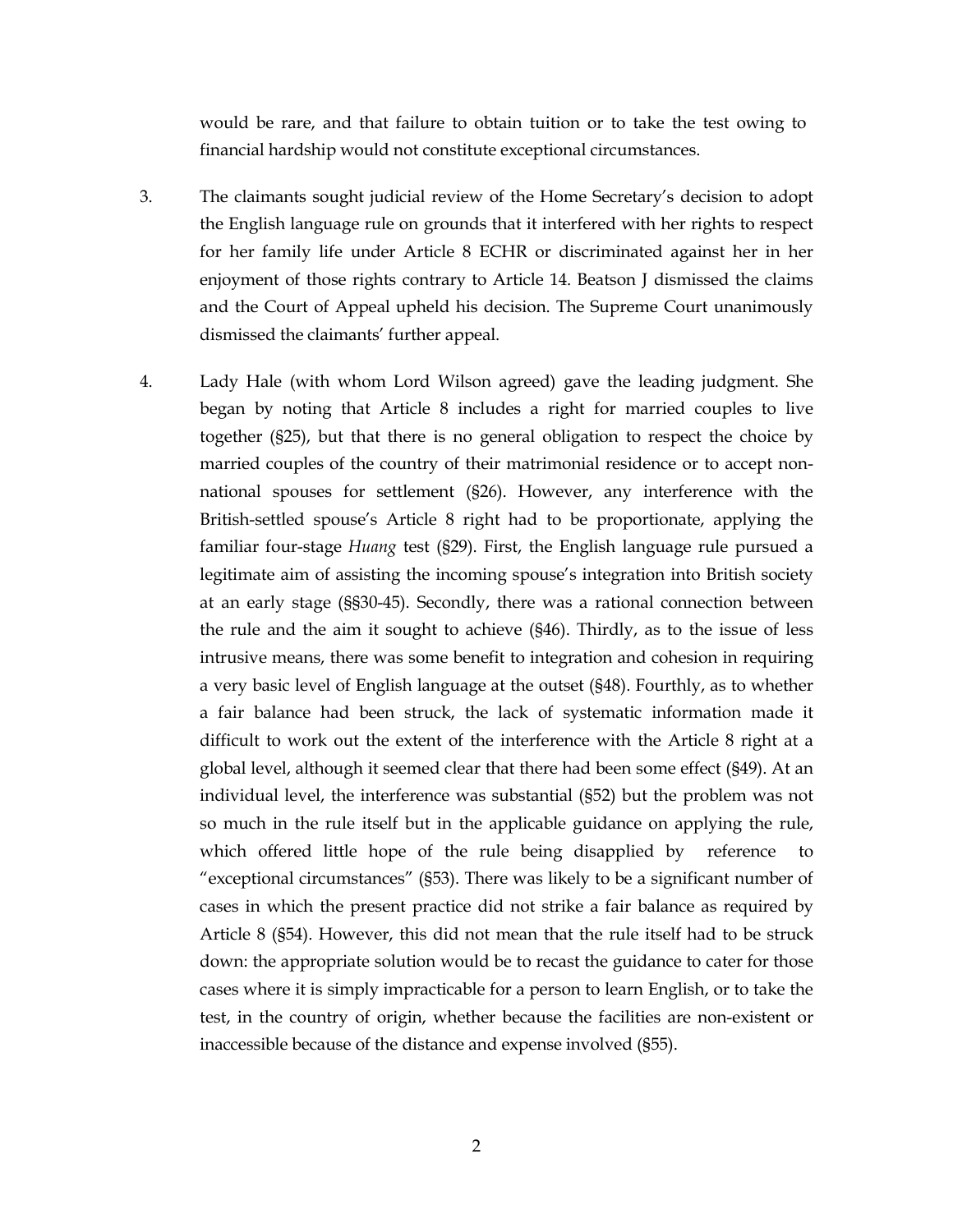- 5. As to Article 14, Lady Hale accepted that the rule was directly discriminatory on grounds of nationality but noted that even direct discrimination is capable of justification under Article 14 (§§56-57). Being a national of an Anglophone country was a reasonable proxy for a sufficient familiarity with the English language to be able to begin to integrate with the local community immediately on arrival, and this was a context in which a brightline rule made sense (§58). The discrimination argument added nothing to the Article 8 argument (§59).
- 6. As to relief, Lady Hale declined to strike down the rule or declare it invalid, since it will not be an unjustified interference with Article 8 rights in all cases and is capable of being operated in a manner compatible with Convention rights. However, she noted that there might be some benefit in declaring that the rule's application will be incompatible with the Convention rights of a UK citizen or person settled here in cases where it is impracticable without incurring unreasonable expense for his or her partner to gain access to the necessary tuition or to take the test. Since the Court had not received submissions on this remedy, she invited such submissions before deciding the appeal (§60).
- 7. Lord Neuberger gave a concurring judgment, holding that the rule was lawful but that the guidance was bound to result in Article 8 rights being infringed on a number of occasions (§77). He saw considerable attraction in granting declaratory relief to reflects the Court's concerns about the application of the guidance, but agreed that the parties should have the opportunity of making written submissions on the appropriateness of such a course and the terms of any potential declaration (§§103-104). Lord Hodge (with whom Lord Hughes agreed) also agreed that there was no basis for striking down the rule, but was not persuaded that the Court should issue the declaration proposed by Lady Hale and the range of her criticism of the guidance exceeded his concerns (§61). However, Lord Hodge was content with Lady Hale's proposal of inviting submissions before reaching a concluded view on the issue of relief (§76).

*Duty to hold public inquiry into civilian deaths in British protected state – Article 2 ECHR*

# *R (Keyu) v Secretary of State for Foreign and Commonwealth Affairs* **[2015] UKSC 69, [2015] 3 WLR 1665**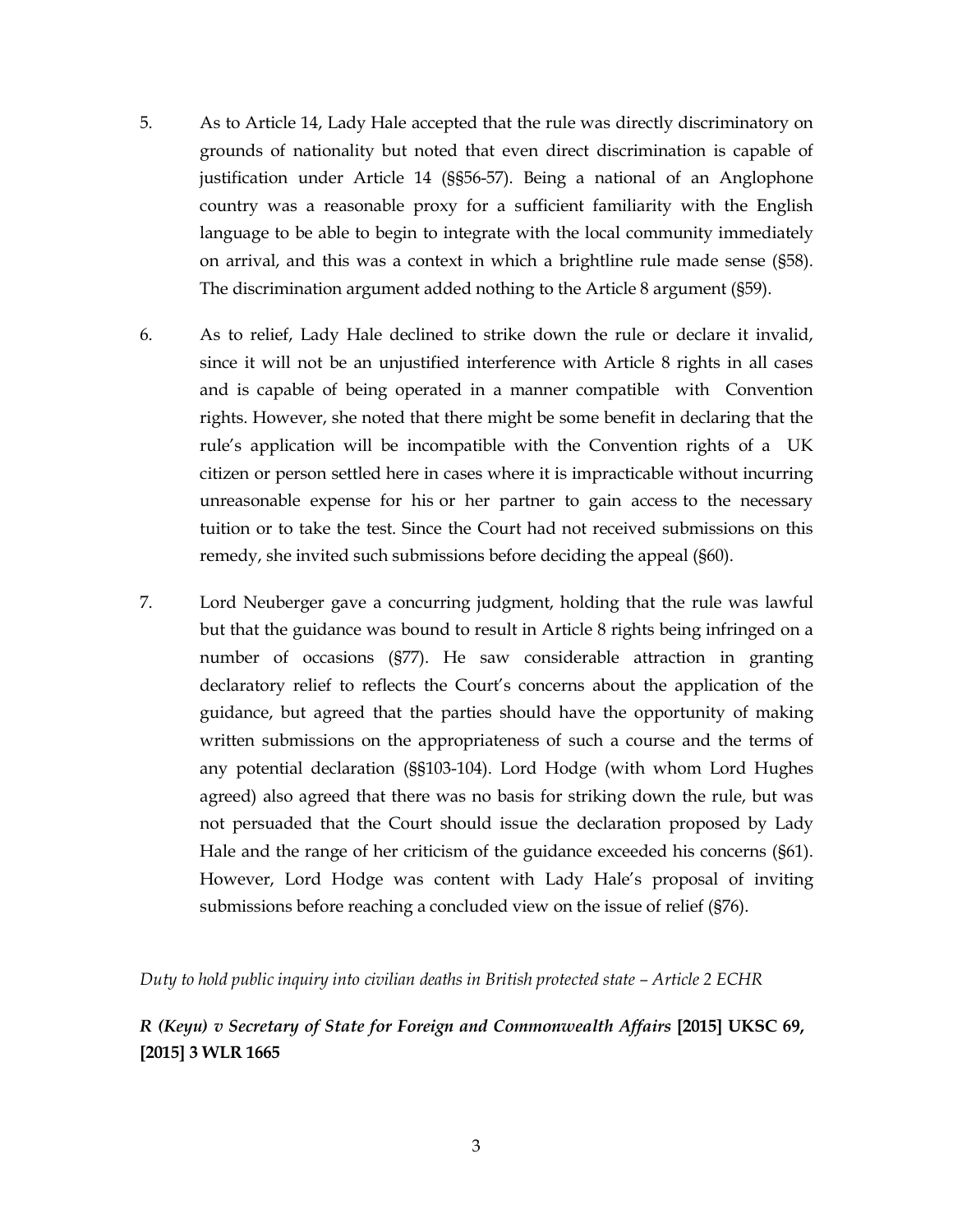- 8. This was a judicial review of a decision not to hold a public inquiry into the death in 1948 of 24 civilians at the hands of a British Army Patrol at Batang Kali in the State of Selangor, a British protected state within the Federation of Malaya. The claim was brought by Malaysian citizens who were relatives of those who had been killed.
- 9. One of the issues was whether the claim concerned matters which fell within the jurisdiction of the United Kingdom for the purposes of Article 1 of the ECHR, so as to make the United Kingdom potentially responsible for breach of Article 2 of the ECHR. The Court rejected the argument of lack of jurisdiction. At the time of the deaths the deceased had been in the control of the British Army and within the jurisdiction of the United Kingdom. Following the coming into force of the ECHR and its extension to the Malayan Federation in 1953 the UK was potentially obliged to secure Article 2 rights to everyone within its jurisdiction, and such rights and obligations as passed on independence to the Federation did not include an obligation in respect of the deaths, so as to relive the UK of its own investigative obligation.
- 10. There was no dispute that in principle the killings fell within the 'separate and autonomous duty to carry out an effective investigation' under Article 2 ECHR. But the defendants denied that the duty applied in this case, because the deaths had taken place before the ECHR came into existence, and before the Human Rights Act came into force.
- 11. It was clear that the obligations under the ECHR do not generally bind a contracting party in relation to any act or fact which took place before the date of entry into force of the ECHR with respect to that party (the critical date). But in relation to the duty to investigate deaths, in respect of a death occurring before the critical date, a procedural obligation could come into effect as regards procedural acts and omissions in the period after the critical date, if there was a 'genuine connection' between the death as the triggering event and the critical date (§72).
- 12. In this case, there were relevant procedural acts and omissions in the period after the critical date, bearing in mind that prior to 1970 there had been no full or public investigation into the killings, and weighty and compelling evidence had come to light in that period to suggest that the killings were unlawful (§75).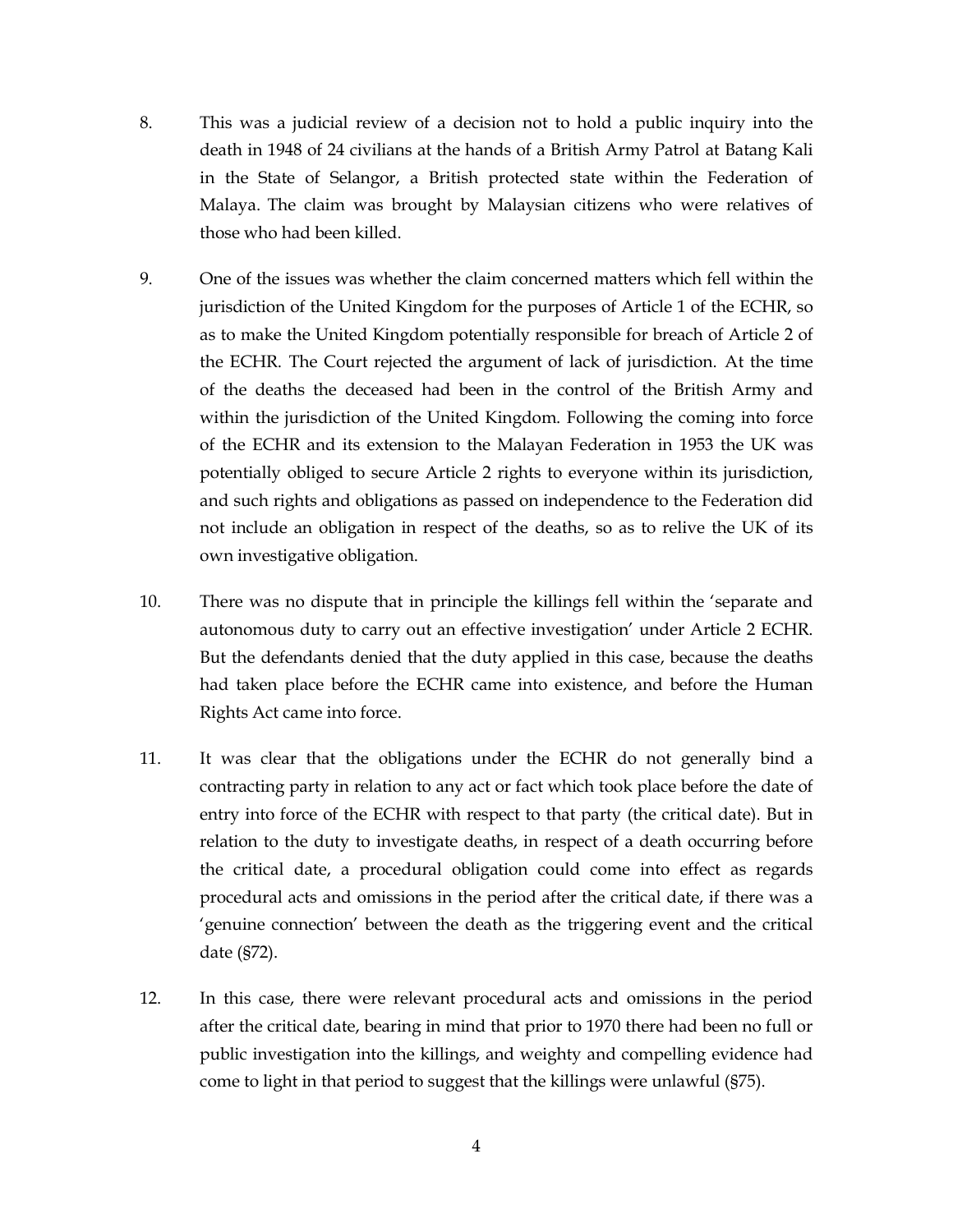- 13. As to the question of whether there was a 'genuine connection' between the death and the critical date, the Grand Chamber of the ECtHR in *Janowiec v Russia* (2013) 58 EHRR 792 had held that the lapse of time must be relatively short for there to be a genuine connection, and that it should not exceed ten years. This required resolution of the key issue of whether the 'critical date' was the date when the Convention came into force in the relevant territory, or the date when the state first recognised the right of individual petition to the Strasbourg Court (§77). This presented a choice between 1953 and 1966 for the critical date. If the critical date was in 1966, the claims would fail, as the deaths occurred considerably more than ten years before that date. The Court concluded that the critical date was the date when the UK first recognised the right of individual petition, which was said better to accord with Strasbourg jurisprudence and principle (including that one would expect the critical date to be linked to the date on which the Strasbourg Court's jurisdiction could be expected to be invoked (§87)).
- 14. The Court also noted that while the ECtHR had recognised that the 'genuine connection' criterion may be finessed where it is necessary to underpin 'the underlying values of the Convention' (§72), a contracting state could not be held responsible for not investigating even the most serious crimes under international law where they predated the Convention (§88).
- 15. The claim under Article 2 ECHR therefore failed: the Strasbourg Court would not hold that the claimants were entitled to an investigation into the deaths under Article 2. The Supreme Court did not think it appropriate, in those circumstances, to rule on the further argument by the defendant that the UK Court would not in any event have jurisdiction to entertain the claim under Article 2 because the Human Rights Act does not have retrospective effect (and thus declined to resolve the conflict between *In re McKerr* [2004] 1 WLR 807 and *In re McCaughey* [2012] 1 AC 725).
- 16. The Court further held that if an Article 2 claim had otherwise been open to the claimants, it would have failed as being out of time under either section 7(5) of the Human Rights Act or Article 35 of the ECHR. There were no events or revelations which could justify the argument that the right to an investigation could be pursued in 2009 (which is when the public inquiry was requested) (§108).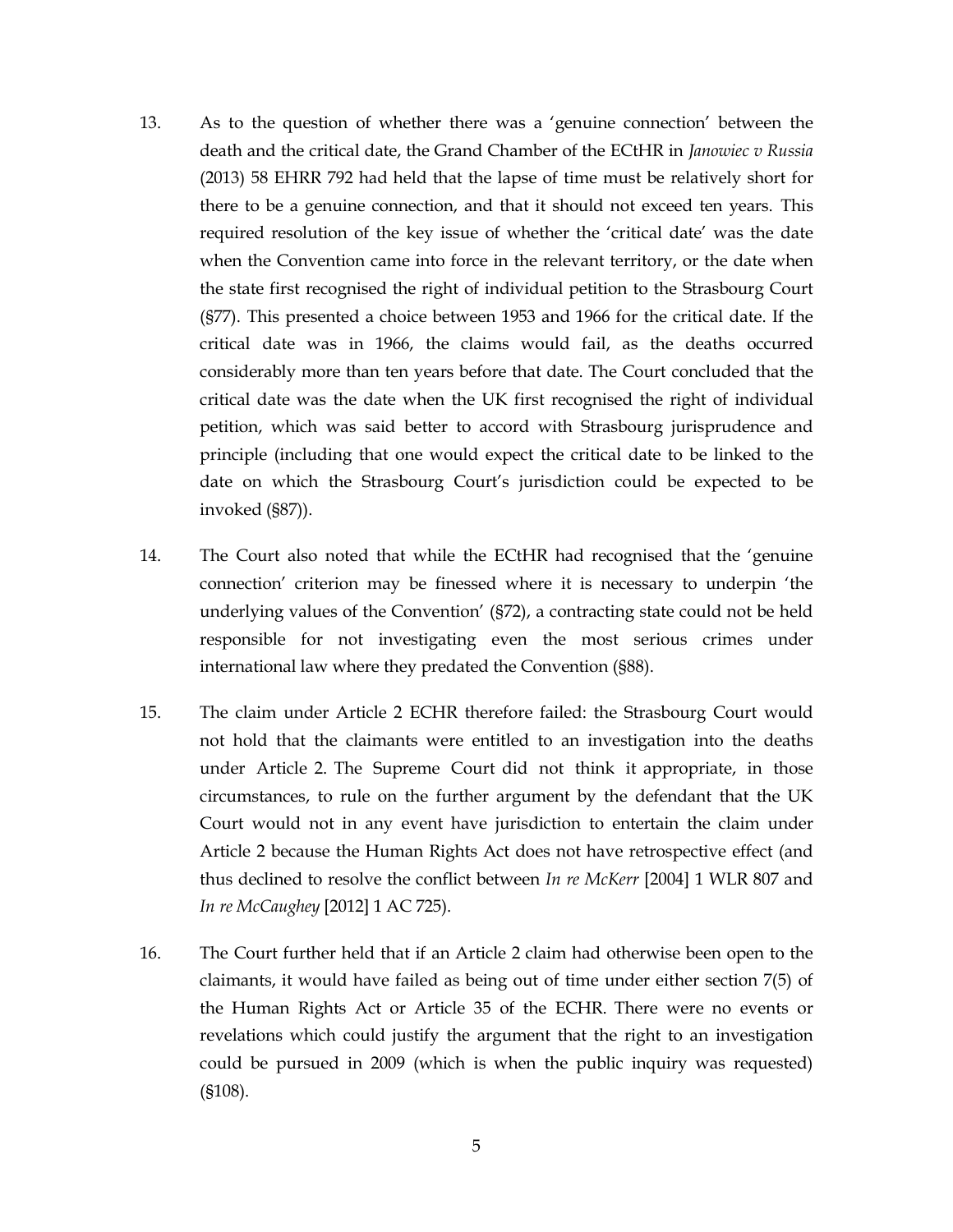- 17. The claimants' argument that there was a duty to investigate the deaths under customary international law was also rejected, and it was in any event held that even if such a duty existed, it could not be implied into the common law, in circumstances where Parliament has made specific provision for investigating suspicious deaths (§§116 and 117).
- 18. As to the claimants' argument that the decision not to hold an inquiry was irrational at common law, this too failed: the defendants had considered the request for an inquiry seriously and had rejected it for reasons which were individually defensible and relevant (§129). An argument based on proportionality would lead to the same conclusion. However, it was not thought appropriate for a five justice panel of the Court to rule on the argument that proportionality should be recognised as a standard by which to judge public law decisions (§132). Such recognition "*would involve the court considering the merits of the decision at issue: in particular, it would require the courts to consider the balance which the decision-maker has struck between competing interests (often a public interest against a private interest) and the weight to be accorded to each such interest*…" (Lord Neuberger at §133). It was noted, however, that domestic law may already be moving away to some extent from the irrationality test in some cases, and that the answer to the question of whether the Court should apply proportionality rather than rationality as a test may depend on the nature of the issue.
- 19. On the issue of proportionality, Lord Kerr considered that the implications of changing from a test of irrationality to proportionality may have been overestimated in the past, and that "*the very notion that one must choose between proportionality and irrationality may be misplaced*" (§271). Having cited from a number of recent authorities touching on this issue, Lord Kerr identified a number of interesting issues which had to await a case where they could be more fully explored. These included whether irrationality and proportionality are forms of review which are bluntly opposed to each other and mutually exclusive; whether intensity of review operates on a sliding scale, dependent on the nature of the decision under challenge and that, in consequence, the debate about a 'choice' between proportionality and rationality is no longer relevant; whether there is any place in modern administrative law for a 'pure' irrationality ground of review ie one which poses the question, 'could any reasonable decision-maker, acting reasonably, have reached this conclusion'; and whether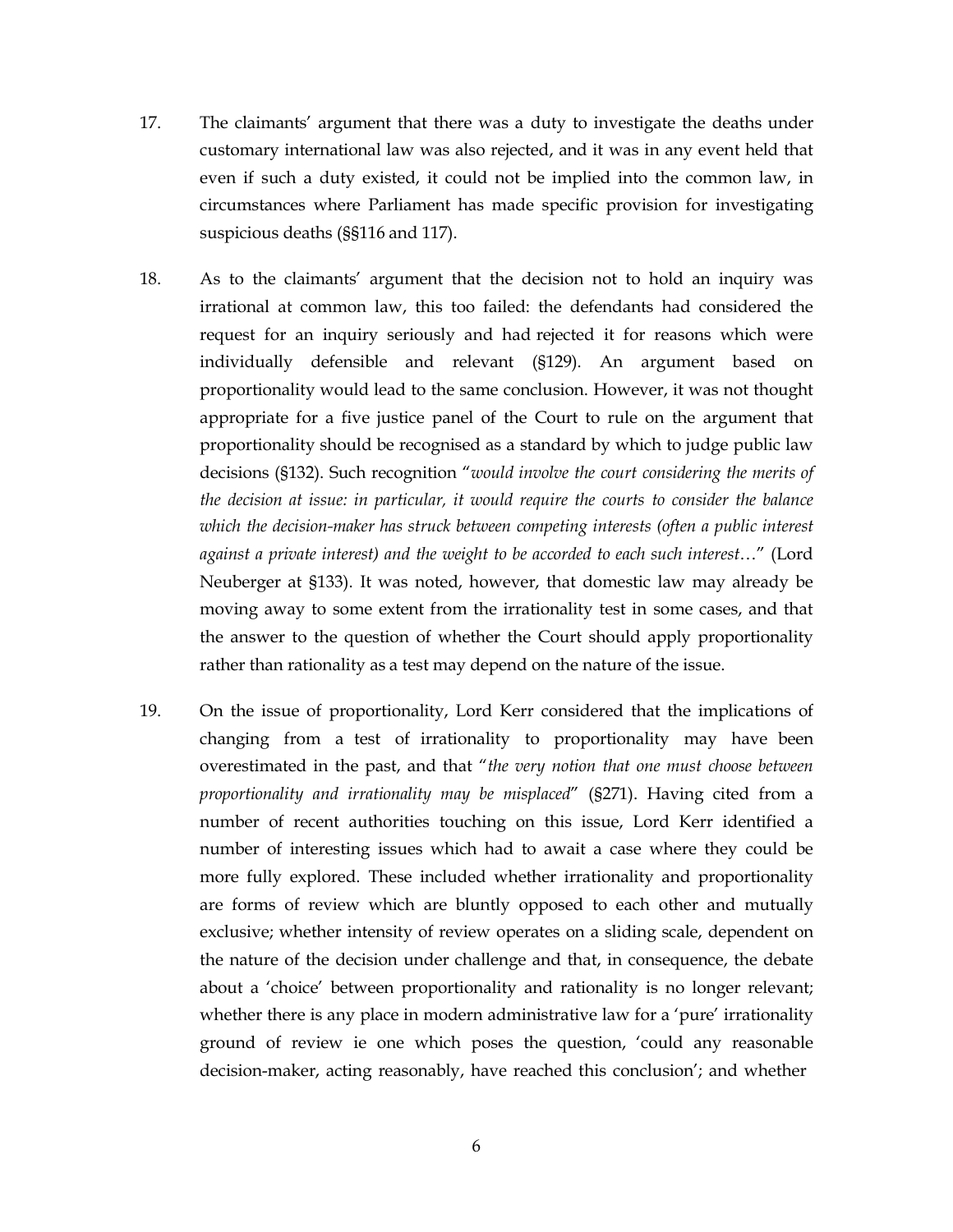proportionality provides a more structured and transparent means of review (§278).

20. Baroness Hale dissented, and concluded that the common law challenge ought to succeed. In her view, the Wednesbury test did have some meaning in a case such as this. The defendants had not taken into account all the possible purposes and benefits of an inquiry and reached a decision which was not one which a reasonable authority could reach (§313).

## *Terrorism stop and search powers – Article 10 ECHR*

# *R (Miranda) v Secretary of State for the Home Department* **[2016] EWCA Civ 6, [2016] 1 WLR 1505**

- 21. David Miranda travelled from Brazil to Germany on behalf of the journalist Glenn Greenwald to collect encrypted data that had been stolen by Edward Snowden from the US National Security Agency, which included UK intelligence material. On his return journey, Mr Miranda was stopped at Heathrow by the police, who had been asked by the Security Service to exercise their powers under Schedule 7 to the Terrorism Act 2000 to stop, question and detain him. Schedule 7 empowers a police officer to question a person at an airport for the purpose of determining whether he appears to be a person falling within section 40(1)(b), namely a person who is concerned in the commission, preparation or instigation of acts of "terrorism" as defined in section 1.
- 22. Mr Miranda sought judicial review of the action taken against him on the bases that (1) the use of the Schedule 7 powers had been for an improper purpose, the dominant purpose being to seize the material in his possession rather than to determine whether he appeared to be a person falling within section  $40(1)(b)$ ; (2) the use of the powers was a disproportionate interference with his right to protection of journalistic expression; and (3) the Schedule 7 powers were incompatible with the requirement under Article 10 ECHR that any interference with the right to freedom of expression must be "prescribed by law". The Divisional Court dismissed the claim. The Court of Appeal allowed an appeal on point (3). Lord Dyson MR gave the only judgment, with which Richards and Floyd LJJ agreed.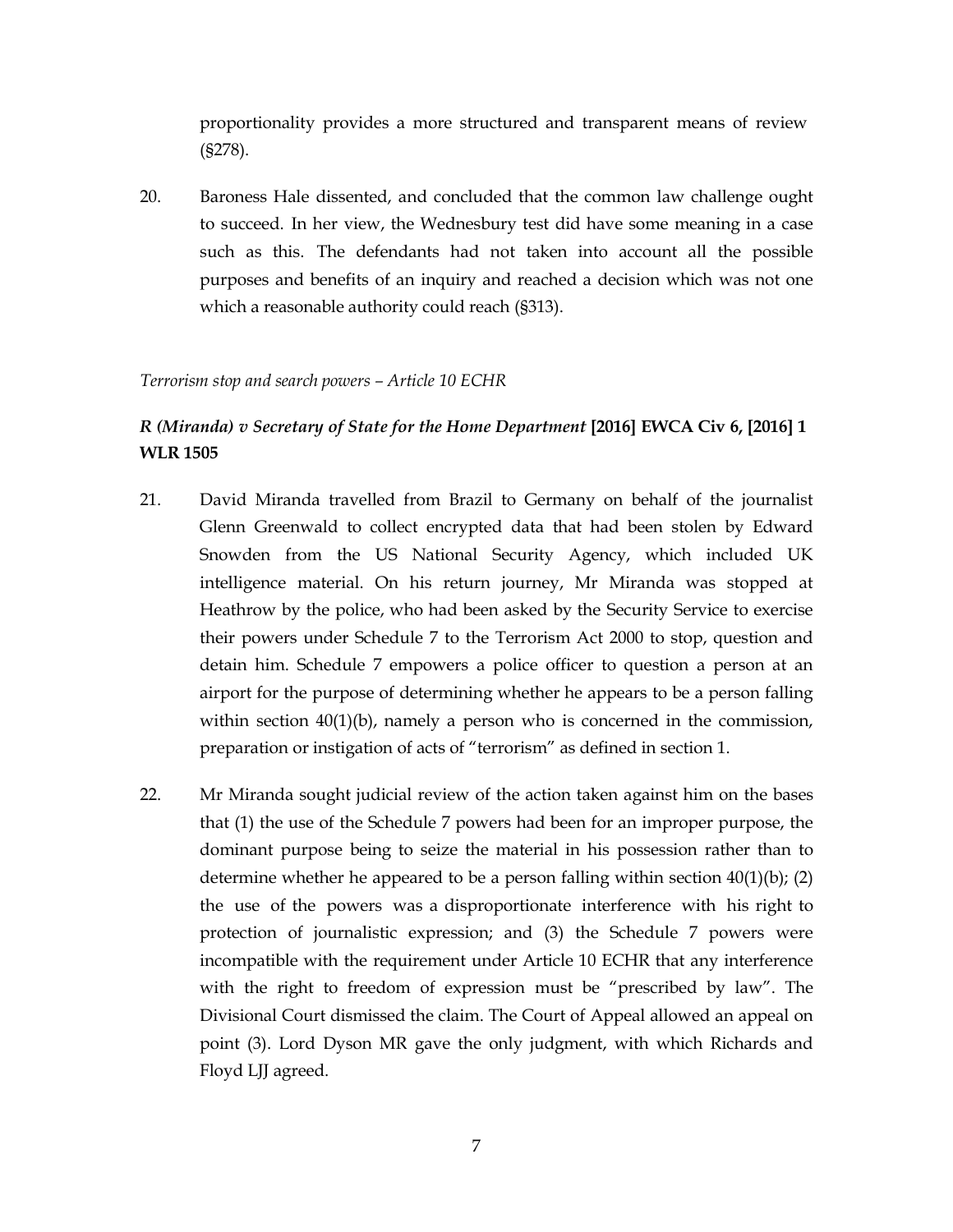- 23. On point (1), Lord Dyson held that the "true and dominant purpose" of the stop was to give effect to a Port Circulation Sheet completed by the Security Service, which was a sufficient basis for authorising an examining officer to question Mr Miranda for the purpose of determining whether he appeared to be a person falling within section  $40(1)(b)$ . There was nothing to suggest that the police decided to execute the stop for any other purpose. The fact that the exercise of the Schedule 7 power also promoted the Security Service's different (but overlapping) purpose did not mean that the power was not being exercised for the Schedule 7 purpose (§31). Further, the examining officers were not required to carry out their own assessment of the basis for a Schedule 7 stop; it was sufficient that their superior police officers did so (§36). The Divisional Court had adopted an overly broad literal interpretation of "terrorism" (§§51-56), but the police had not erred in law in their approach to that concept (§§57-58).
- 24. On point (2), Lord Dyson noted that the issue was whether the Divisional Court had adopted a flawed approach to the fourth limb of the proportionality test, i.e. whether a fair balance had been struck between Mr Miranda's Article 10 rights (derived from his involvement in journalistic activity) and the wider security interests of the community (§60). The court should accord a substantial degree of deference to the police's expertise in assessing the risk to national security and in weighing it against countervailing interests (§79). The defendants' evidence as to the risks of harm to the public or national security arising from Mr Miranda being in possession of the material in question was compelling (§82), and the compelling national security interests outweighed Mr Miranda's Article 10 rights on the facts of the case (§84). Further, while an order under Schedule 5 to the 2000 Act requiring Mr Miranda to produce the material to a constable for seizure and retention would have been less intrusive than the exercise of the Schedule 7 stop power, it would also have been less effective (§93).
- 25. On point (3), Lord Dyson held that the Strasbourg jurisprudence requires prior, or (in an urgent case) immediate post factum, judicial oversight of interferences with Article 10 rights where journalists are required to reveal their sources (§101). Further, there was no reason in principle for drawing a distinction between disclosure of journalistic material simpliciter and disclosure of journalistic material which may identify a source (§107). The Supreme Court in *Beghal v DPP* [2015] UKSC 49, [2016] AC 88 held that there were adequate safeguards on exercise of the Schedule 7 power to ensure that interference with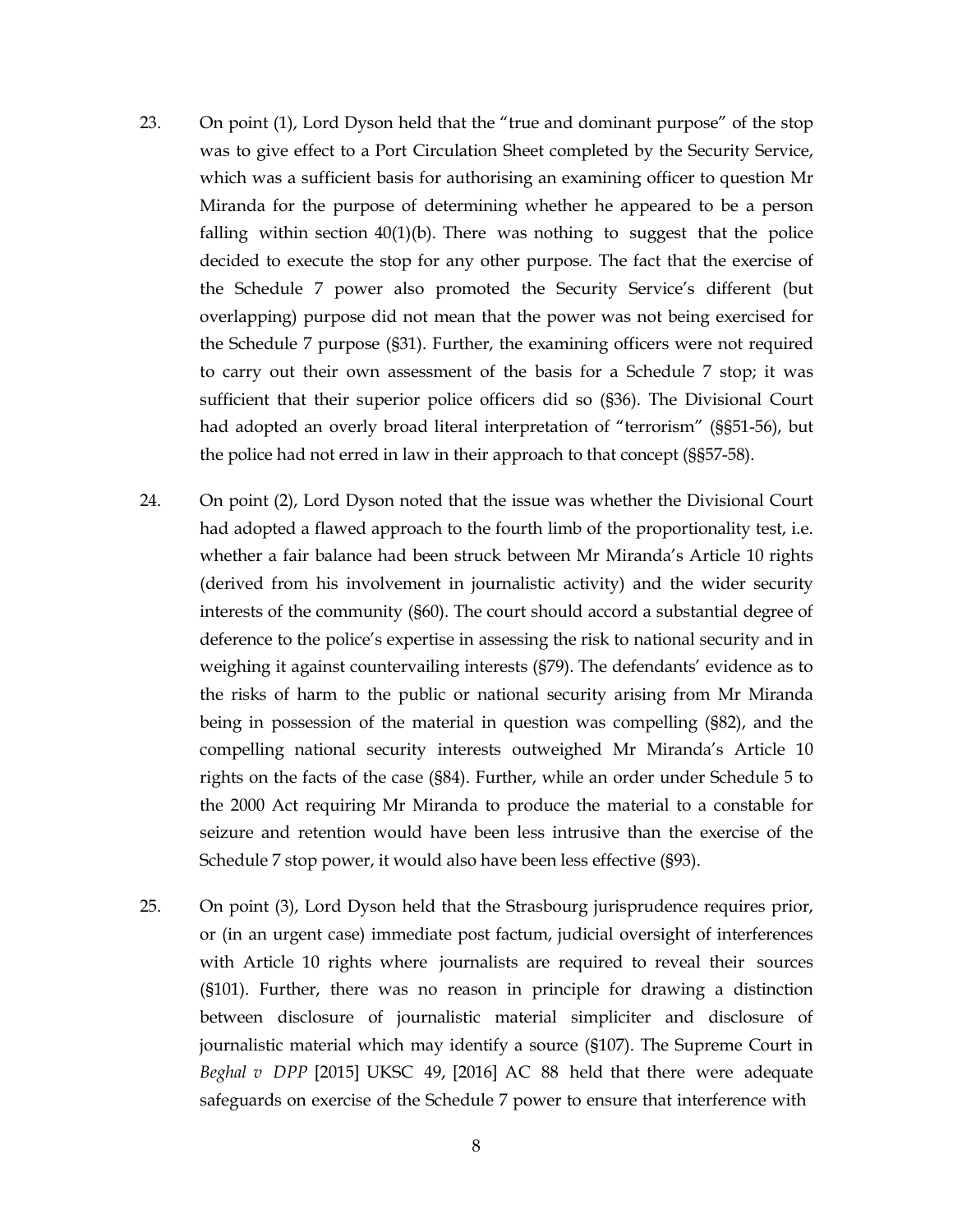Article 5 and 8 rights were "in accordance with the law" (§108). However, although there is often an overlap between Articles 8 and 10, they are distinct, and the availability of judicial review after the event cannot cure a breach of Article 10 resulting from the disclosure of a confidential source or other confidential material (§110). The constraints on exercise of the Schedule 7 power do not afford effective protection of journalists' Article 10 rights (§113). The power was therefore declared incompatible with Article 10 in this regard (§119).

#### *Legislation failing to extend civil partnership to heterosexual couples – Articles 8 and 14 ECHR*

## *Steinfeld v Secretary of State for Education* **[2016] EWHC 128 (Admin), [2016] 4 WLR 41**

- 26. In this case the claimants argued that the failure to extend the right to enter into a civil partnership to heterosexual partners was incompatible with Articles 14 ECHR read with Article 8.
- 27. The Civil Partnership Act 2004 defines a 'civil partnership' as 'a relationship between two people of the same sex…when they register as civil partners of each other' (section 1). The claimants argued that once the United Kingdom had enabled same sex couples to marry, by enacting the Marriage (Same Sex Couples) Act 2013, the failure to extend to heterosexual couples the option of achieving legal recognition of their partnership other than through marriage was discriminatory and incompatible with Articles 14 and 8 ECHR. They therefore sought a declaration of incompatibility pursuant to section 4 of the Human Rights Act 1998 of the relevant provisions of the Civil Partnership Act 2004.
- 28. The claimants did not contend that there was any substantial difference between civil marriage and civil partnership in terms of the legal rights and responsibilities they accord or the process by which they can be entered into. Rather, the argued that they should not - in order for their partnership to be legally recognised – be forced into the institution of marriage against which they had deep-rooted and genuine ideological objections based on its historically patriarchal nature.
- 29. Andrews J held that the claim failed at the first hurdle, in that Articles 8 and 14 ECHR were not engaged. She concluded that the denial to heterosexual couples of a further means of formal recognition of a partnership which is open to same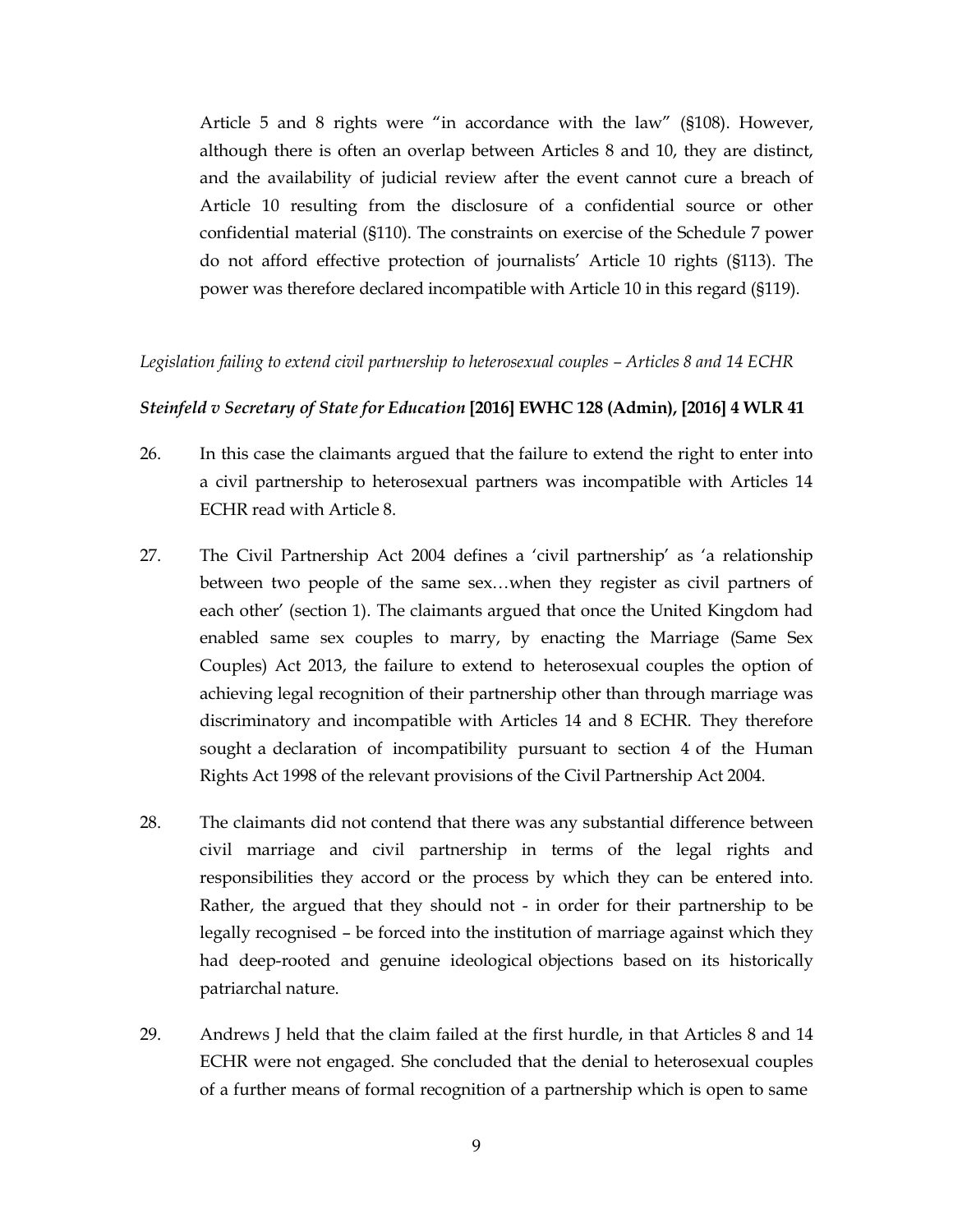sex couples did not amount to an unlawful interference with the claimants' right to respect for private and family life, any more than the denial of marriage to same sex couples did prior to the enactment of the 2013 Act. She observed (at §39): "*There is no lack of respect afforded to any specific aspect of the claimants' private or family life on account of their orientation as a heterosexual couple. Thus the statutory restrictions complained of do not impinge upon the core values under either limb of article 8 to the degree necessary to entitle the claimants to rely upon article 14. The link between the measures complained of, and their right to enjoy their family and private life, is a tenuous one.*"

30. In the alternative, Andrews J concluded that even if Articles 8 and 14ECHR were engaged, the difference in treatment was objectively justified. The government had held two consultations which had raised the issue of whether civil partnership should be extended to heterosexual couples, and the response had been inconclusive. The government had therefore decided to wait and see before taking any final decision about the future of civil partnerships. The Judge held that "*maintaining [the] difference in the short terms is objectively justified. By deciding to wait until it is in a better position to evaluate the impact of the 2013 Act on civil partnerships before taking any legislative steps, against a background where there is no consensus either domestically or within Europe as to the appropriate course to take, the government is acting well within the ambit of discretion afforded to it with regard to the regulation of social matters*." (§86).

*Amenability to judicial review of 'skilled person' appointed to report to the Financial Conduct Authority*

# *R (Holmcroft Properties Limited) v KPMG LLP and the Financial Conduct Authority* **[2016] EWHC 323 (Admin)**

31. This was a claim for judicial review of KPMG LLP, having been appointed as a 'skilled person' under the Financial Services and Markets Act to report to it in connection with an agreed compensation scheme for the mis-selling of certain interest rate hedging products by Barclays and other banks. Barclays had agreed that KPMG should oversee the implementation and application of the scheme and that Barclays would make no offers of compensation save with the approval of KPMG. KPMG could only approve offers if it considered that they were appropriate, fair and reasonable.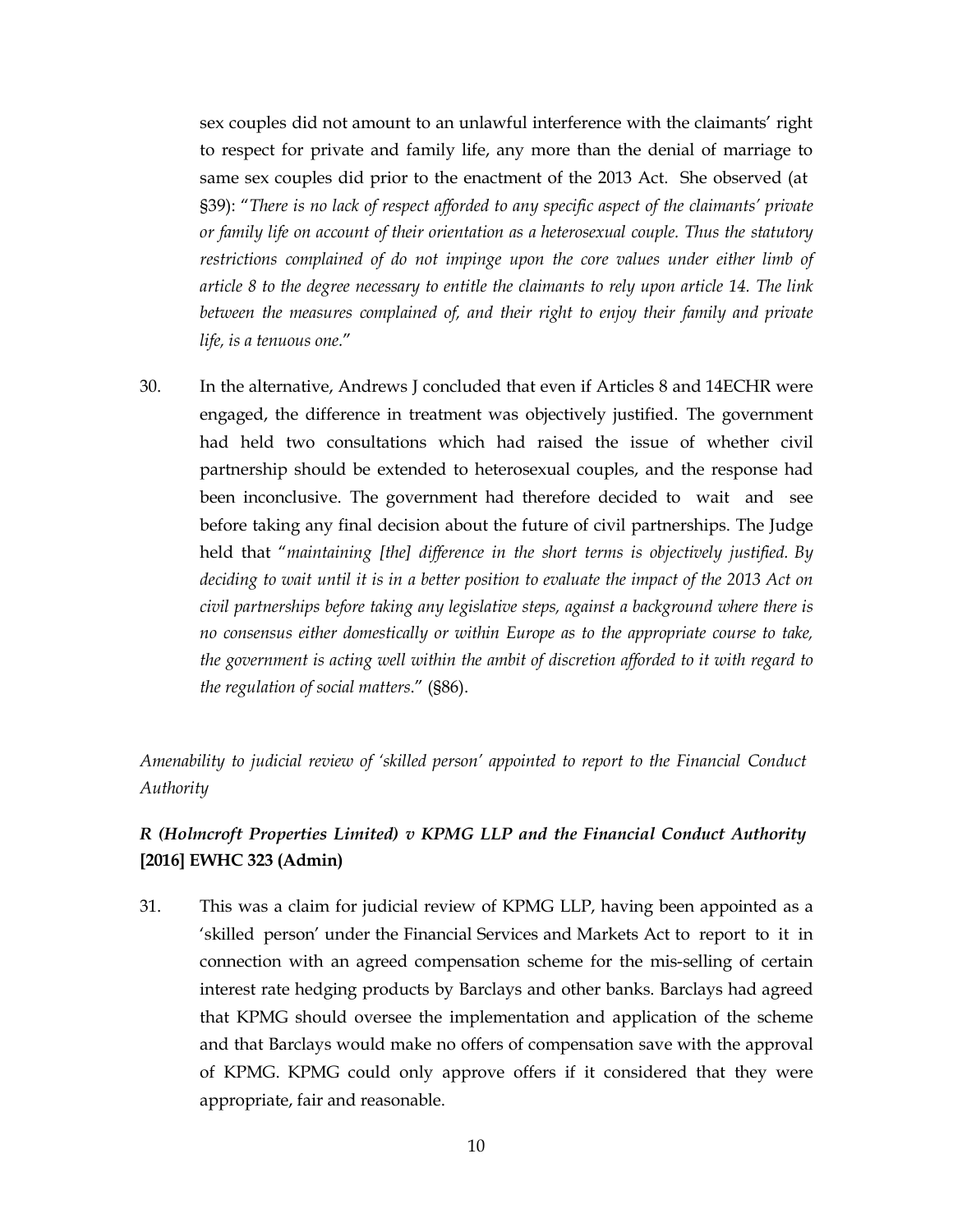- 32. The claimant argued that it was made an inadequate offer of compensation by Barclays, which did not include compensation for consequential loss, and that Barclays did not deal fairly with its application for such loss. It was alleged that KPMG acted in breach of public law principles by approving the offer made by Barclays. The issues before the Divisional Court (Elias LJ and Mitting J) were whether KPMG was amenable to judicial review and, if it was, whether it acted in breach of public law principles.
- 33. The Court reviewed the main authorities on amenability to judicial review and concluded that KPMG was not in the circumstances so amenable. The Court observed that it had not found the question easy to resolve (§38). Its reasoning was as follows:
	- (1) It was accepted that KPMG was 'woven into' the FCA's regulatory function. There was a clear public connection between KPMG's function and the regulatory duties carried out by the FCA. But this was not sufficient to render it amenable to judicial review. Notwithstanding these powerful pointers in favour of amenability, the public element was not sufficiently strong.
	- (2) Although the FCA had a number of more draconian powers it could have exercised, it nevertheless chose to adopt an essentially voluntary scheme of redress.
	- (3) The fact that KPMG's powers were conferred by contract was important, albeit not determinative, and in that context it was relevant that KPMG had no relationship with the customers at all. KPMG was not appointed by the FCA to do anything at all.
	- (4) The fact that private arrangements are used to secure public law objectives does not bring those arrangements into the public domain sufficient to attract public law principles.
	- (5) The FCA had no regulatory obligation to carry out the role which KPMG played had there been no willing skilled advisor.
	- (6) The FCA was not disqualified by the arrangements from taking a more active role in particular cases.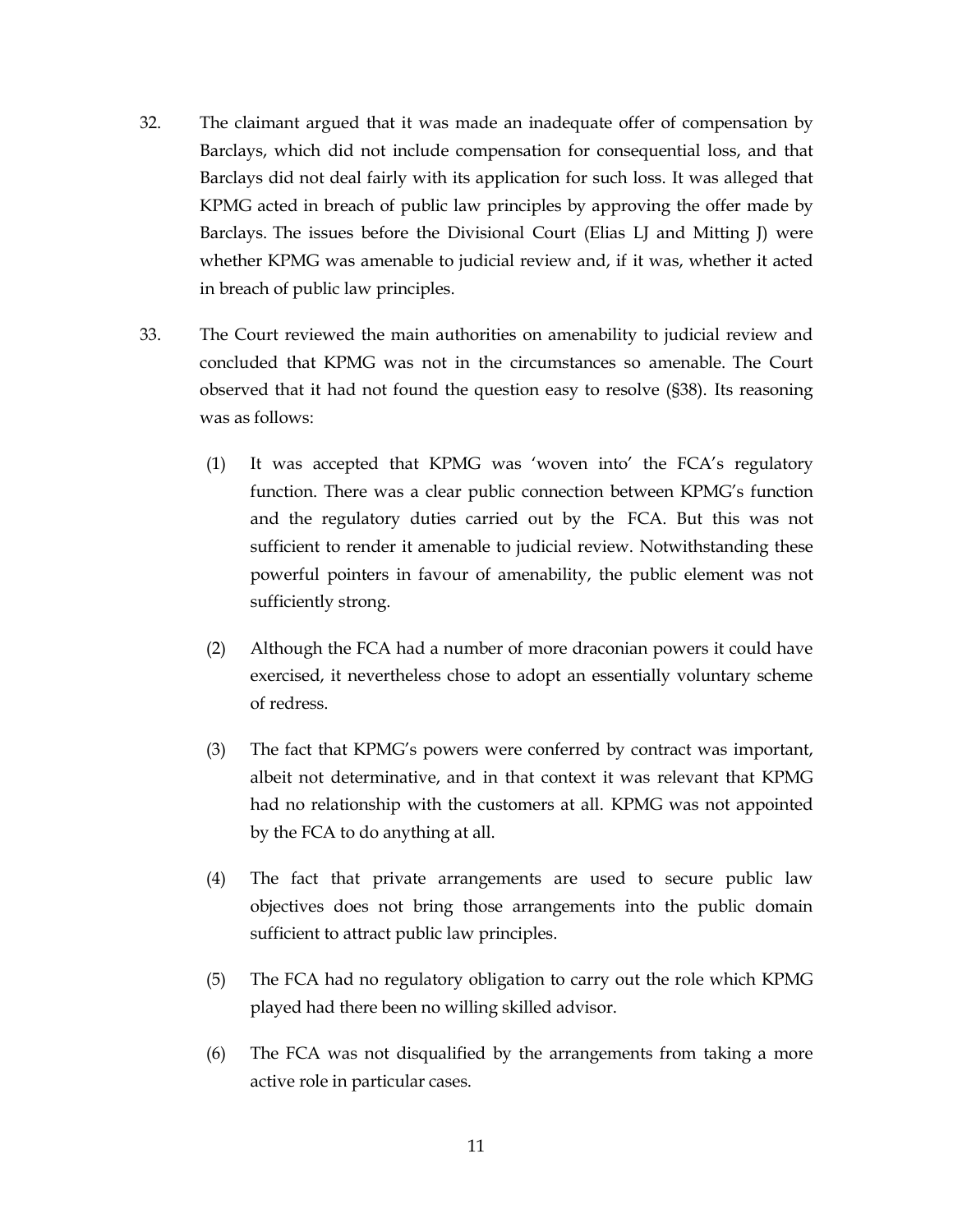- (7) In short, there was no direct public law element in KPMG's role, and although it played an important part in the redress scheme, that of itself was also voluntarily undertaken albeit under threat of potentially more onerous statutory sanctions.
- 34. In any event, even if KPMG had been amenable to judicial review, it was clearly not subject to the range of public law duties originally proposed by the claimant. Public law could not impose duties which undermined the basis of the private contractual arrangements.

## *Alternative Remedy*

# *R (Watch Tower Bible & Tract Society of Britain) v Charity Commission* **[2016] EWCA Civ 154, [2016] 1 WLR 2625**

- 35. The claimants were a charity regulated by the respondent, the Charity Commission (the "Commission"). The Commission initiated a statutory inquiry to investigate concerns about the claimants' safeguarding of vulnerable beneficiaries. The Commission also issued a Production Order requiring the claimant to produce certain documents. The claimants sought judicial review of both decisions. The High Court refused permission on the basis that the appellants should have exercised a statutory right of appeal to the First-tier Tribunal ("**FTT**") rather than bringing judicial review proceedings.
- 36. The Court of Appeal dismissed the appeal in relation to establishing the inquiry and allowed it in relation to the Production Order. The applicable principles were not in dispute: if other means of redress were "conveniently and effectively" available to a party, they ought ordinarily to be used before resort to judicial review.
- 37. In relation to the decision to initiate the inquiry, the statutory scheme provided a right of appeal to the FTT which could either dismiss the application or direct the Commission to end the inquiry. The substance of the claimants' complaint was against the vagueness and the lack of definition of the scope of the inquiry initiated by the Commission. They said the FTT would not have jurisdiction to grant relief in relation to that complaint by, of example, identifying how the scope of it should be varied of clarified. The High Court rejected that argument,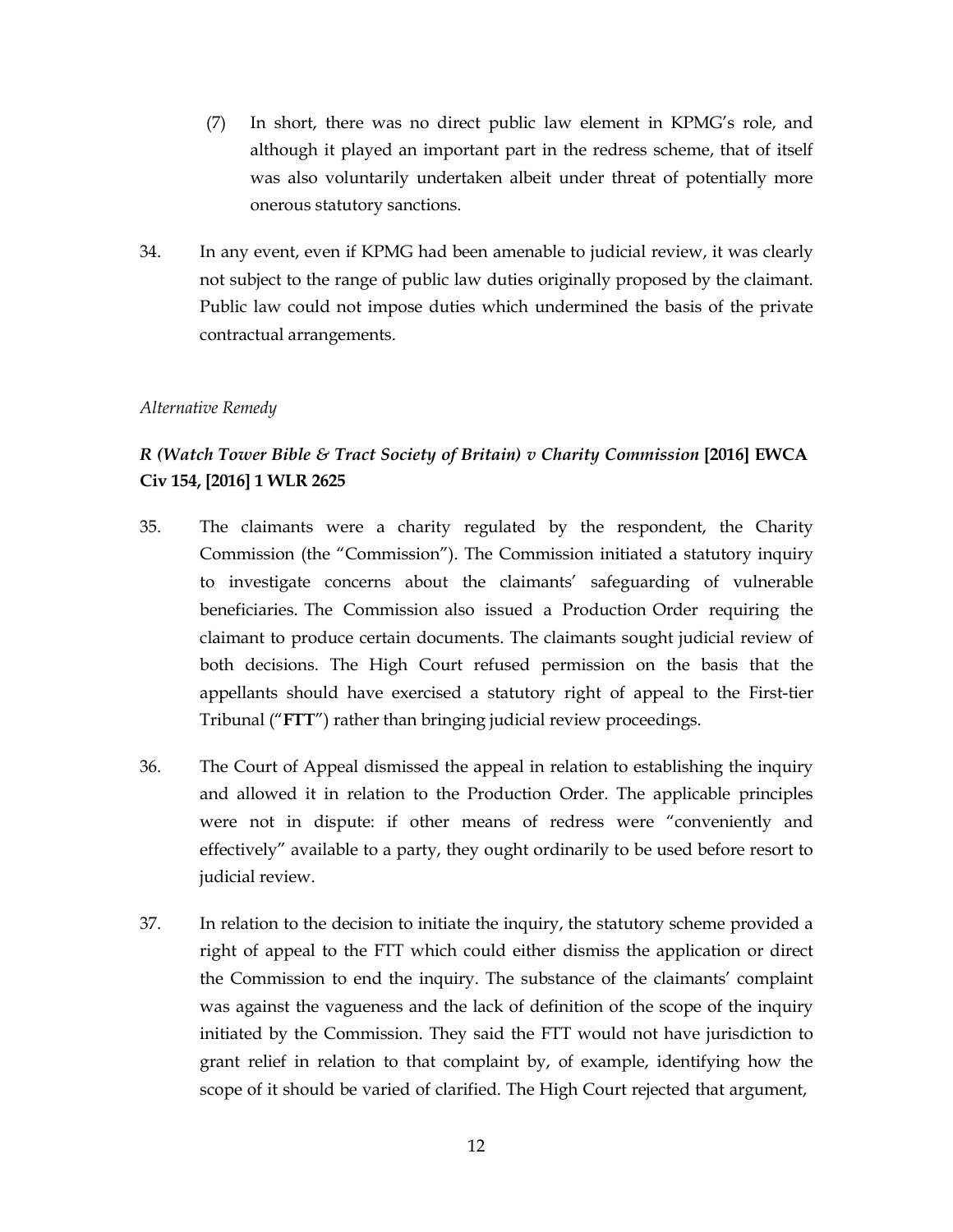saying that if the FTT accepted the claimants' substantive arguments, it could direct the Commission to end the inquiry, providing reasons which would allow the Commission to open a new inquiry consistent with those reasons. The Court of Appeal agreed. It also rejected the claimants' argument that the risk of further controversy about whether any re-established inquiry was compliant with the FTT's reasons meant that it was less convenient or effective than judicial review, since the same risk arose following a court judgment.

- 38. In relation to the challenge to the Production Order, the question was whether the FTT had jurisdiction to deal with the complaint that it was disproportionate, in breach of the Data Protection Act 1998 and/or in breach of article 8 of the European Convention on Human Rights. The statutory scheme provided that on an appeal against a production order the FTT had to consider whether the information or documents sought (a) relates to a charity; or (b) is relevant to the discharge of the functions of the Commission, and could only allow an appeal if it was satisfied that the information or documents did not fall within (a) or (b).
- 39. The defendant advanced the arguments (amongst others) that considering whether an order was "relevant to the discharge" of the Commission's functions would include consideration of whether it was *lawful*, which was sufficiently broad to include challenges alleging breaches of the European Convention on Human Rights and/or the Data Protection Act 1998. Alternatively, section 3(1) of the Human Rights Act 1998 required the statutory scheme to be construed compatibly with the European Convention on Human Rights to include a challenge on Convention grounds. By parity of reasoning, the same must apply to a DPA challenge since the DPA implemented an EU Directive, the object of which was to protect the fundamental rights and freedoms of natural persons.
- 40. A majority of the Court of Appeal (the Master of the Rolls; Richards LJ agreeing) rejected these arguments, finding that "relevant to" the discharge of the Commission's functions simply meant "connected with", "bearing upon" or "pertinent to" its functions. If Parliament had intended a broader right of appeal to the FTT it would have provided for one. Since the statutory right of appeal against the Production Order was not broad enough to encompass the European Convention on Human Rights and DPA grounds raised by the claimant, the correct mode of challenge was via judicial review. McCombe LJ remained uncertain about the precise scope of the statutory appeal against a production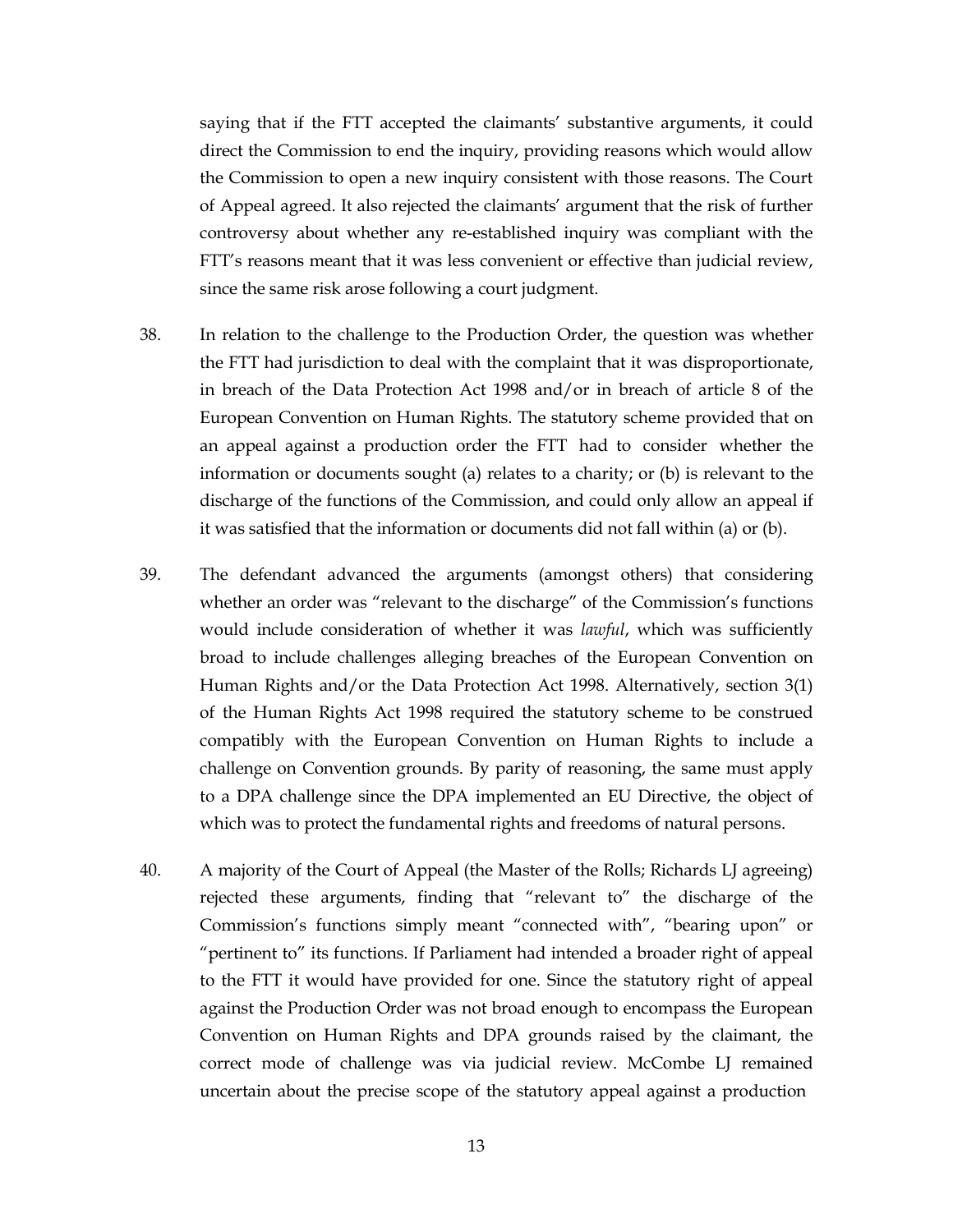order, but agreed the appeal on this ground should be allowed either because the majority was correct or, given the uncertainty, attempting a statutory appeal was not "convenient and effective". The claimants therefore succeeded in this ground of their appeal.

#### *Claimants' duty of candour in judicial review*

### *R (Khan) v Secretary of State for the Home Department* **[2016] EWCA Civ 416**

- 41. The appellant, Mr Khan, sought to challenge the respondent's decision to refuse him leave to remain in the United Kingdom under the 14 year long residence rule then found in Rule 276B(i)(b) of the Immigration Rules and Article 8 of the European Convention on Human Rights. The substantive issue concerned the lawfulness of the respondent's policy of accepting only "official" documentation in such cases, which by the time of the hearing the respondent had conceded could not be defended.
- 42. However, by majority the Court of Appeal (Beatson and Ryder LJJ; Longmore LJ dissenting) granted the Respondent's application to set aside permission to appeal due to a lack of candour on the part of the claimant that fundamentally undermined his case. All members of the court agreed that had the appeal gone ahead, it would nevertheless have been dismissed on its merits.
- 43. The duty of candour issue arose because the application for leave to remain before the court was based on Mr Khan having lived continuously in the United Kingdom for over 14 years. It was his case that he entered the United Kingdom illegally on 1 January 1998 and had been here ever since. However, this claim was fatally undermined by a separate application for a work permit made in September 2002 which included a statement that Mr Khan had worked as a Tandoori Chef at a Hotel in Pakistan from 5 February 1998 to 27 June 2001.
- 44. The Court of Appeal accepted that the significance of this statement had been missed by those acting for Mr Khan and for the Secretary of State until counsel for the Secretary of State was reviewing the papers after permission to appeal had been granted. Upon appreciating the significance of the inconsistency, enquiries were made on behalf of the Secretary of State of the hotel in Pakistan. The Secretary of State's evidence was that the hotel had initially confirmed Mr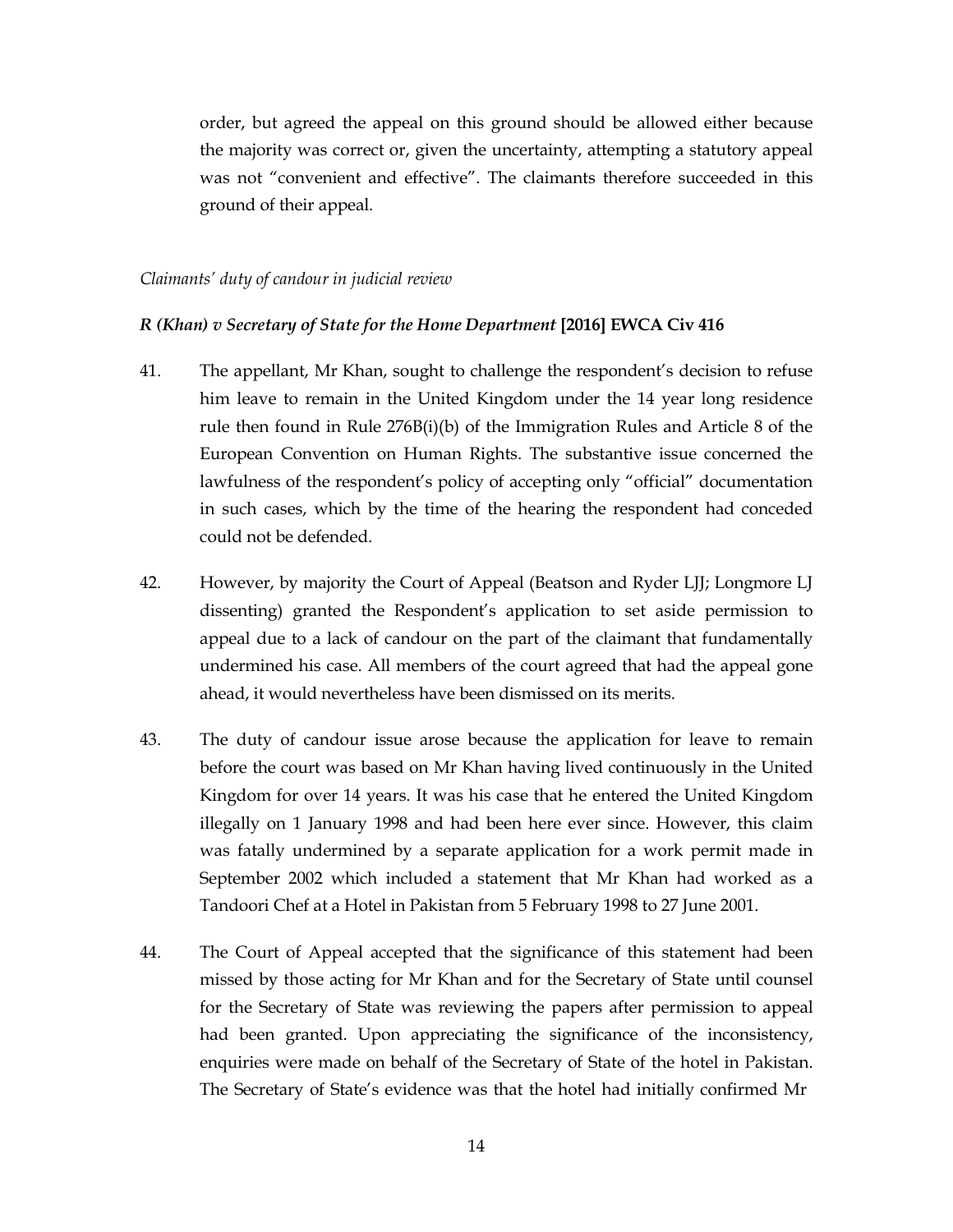Khan had worked there as a chef over a four year period but later recanted, suggesting there had been a misunderstanding. The Secretary of State invited the claimant to discontinue the appeal but his solicitors refused to do so, and the Secretary of State then applied to set aside leave to appeal.

- 45. In granting the application to set aside leave to appeal, Beatson LJ (Ryder LJ agreeing) noted that the duty to disclose all material facts known to a claimant in judicial review proceedings, including those that are adverse to his case, was well-established. The fact that a respondent is required to file an acknowledgment and summary grounds of defence did not weaken this obligation. The duty to ensure the court has the full picture may require more than merely *disclosing* all relevant documents as part of a "pile of undigested documents", particularly in a document heavy case or where the claimant has knowledge which enables him to explain the full significance of a document. In the present case, the inconsistency called for an explanation from Mr Khan but there was no witness statement or affidavit providing this.
- 46. While applications to set aside permission to appeal should be discouraged except in the clearest of cases, Mr Khan's failure to explain this discrepancy once he had been invited to do so by the Secretary of State amount to a "compelling reason" to set aside permission to appeal (as required by now CPR 52.18(2)).

## *Irrationality and expert evidence; A1P1 proportionality*

#### *R (Mott) v Environment Agency* **[2016] EWCA Civ 564**

47. The claimant was the holder of a right to fish for salmon at Lydney in the Severn estuary. From 2012, the respondent, the Environment Agency ("**EA**"), imposed an annual limit on the number of salmon caught using a particular method which had the effect of reducing the claimant's permissible catch by about 95%. The conditions were imposed by the EA because it considered that the Severn estuary fisheries exploited a mixed stock; the salmon caught there included those originating in the River Wye and would otherwise spawn in that river; and the Wye was at risk of not achieving its spawning targets and becoming unsustainable. The EA's decision was based in large part on an expert report by three researchers at the University of Exeter's College of Life and Environmental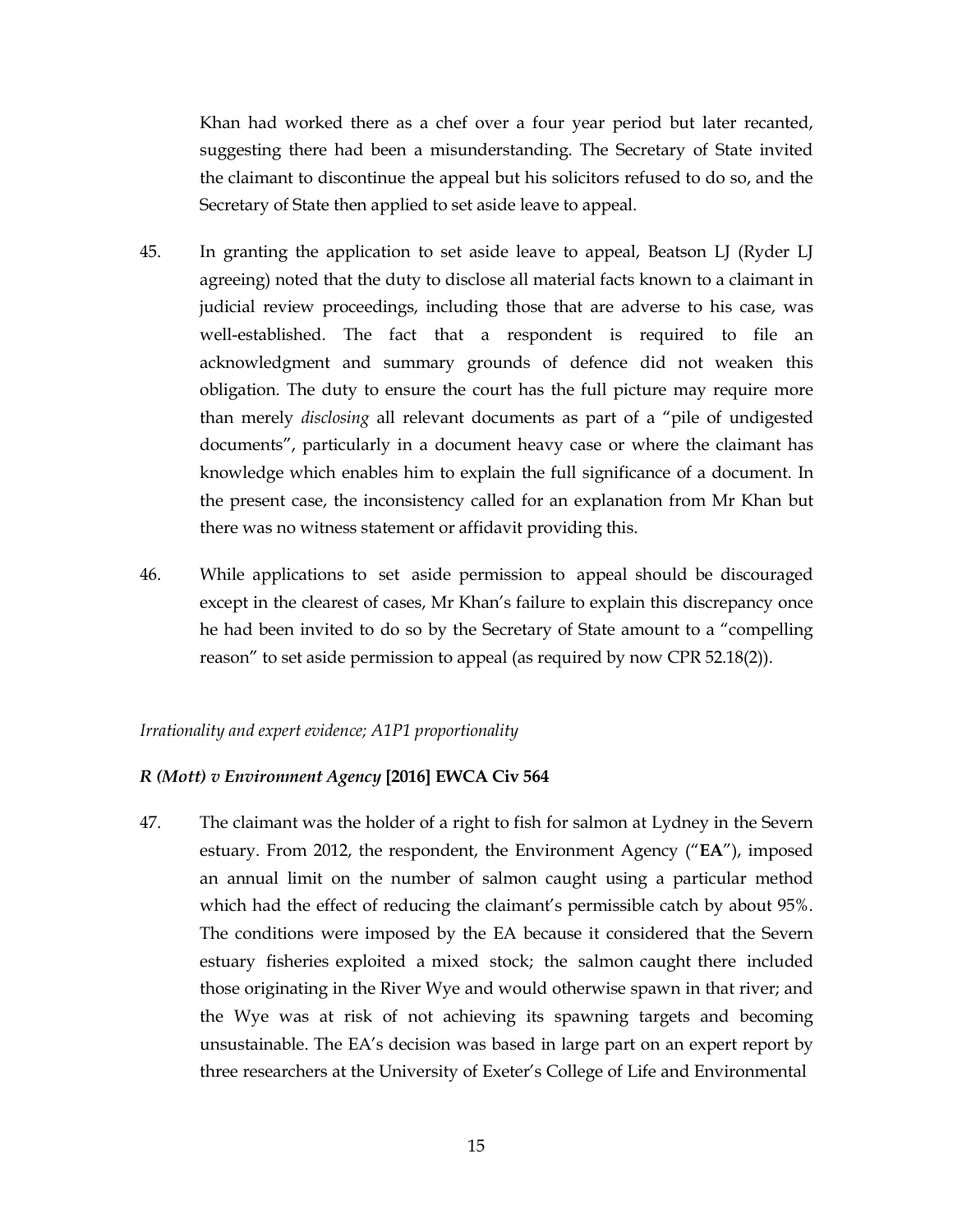Sciences (the "**Exeter Report**") which involved genetic analysis of DNA samples from fish in relevant rivers and statistical analysis.

- 48. The claimant challenged the conditions imposed in the 2012, 2013 and 2014 seasons on the basis that they were irrational in the *Wednesbury* sense due to flaws in the Exeter Report and amounted to an unlawful interference with his enjoyment of his possessions in breach of Article 1 of the First Protocol of the European Convention on Human Rights ("**A1P1**"), entitling him to damages under section 8 of the Human Rights Act 1998. The claimant was successful on both grounds at first instance, but on appeal the Court of Appeal overturned the decision on irrationality but upheld the A1P1 damages claim.
- 49. In allowing the irrationality claim, the High Court accepted detailed criticisms of the Exeter Report made by the claimant (a layperson) which the judge considered did not require any knowledge of the technical issues relating to the genetic or statistical analysis. While the Court of Appeal was critical of the EA's failure to provide an "enlightening explanation" of the technical issues involved in the case to the judge below, it ultimately found that the judge erred by inappropriately entering into an analysis of the reliability of the scientific evidence and the models used and undertaking calculations of his own. In doing so, he strayed beyond what was proper for a reviewing judge dealing with complex scientific material.
- 50. The Court of Appeal emphasised that a reviewing court should be very slow to conclude that an expert and experienced decision-maker has reached a perverse scientific conclusion. In engaging in a detailed technical critique, the judge below had made some errors of his own which underlined why a judge conducting a judicial review of a scientific topic should not engage in a detailed examination of the merits of an approach and the accuracy of calculations based on models.
- 51. Nevertheless, the Court of Appeal found that while the imposition of limits by the EA was not irrational, given the significant impact on the claimant's fishing rights it amounted to a disproportionate interference with his possessions in breach of A1P1 due to the failure to offer compensation.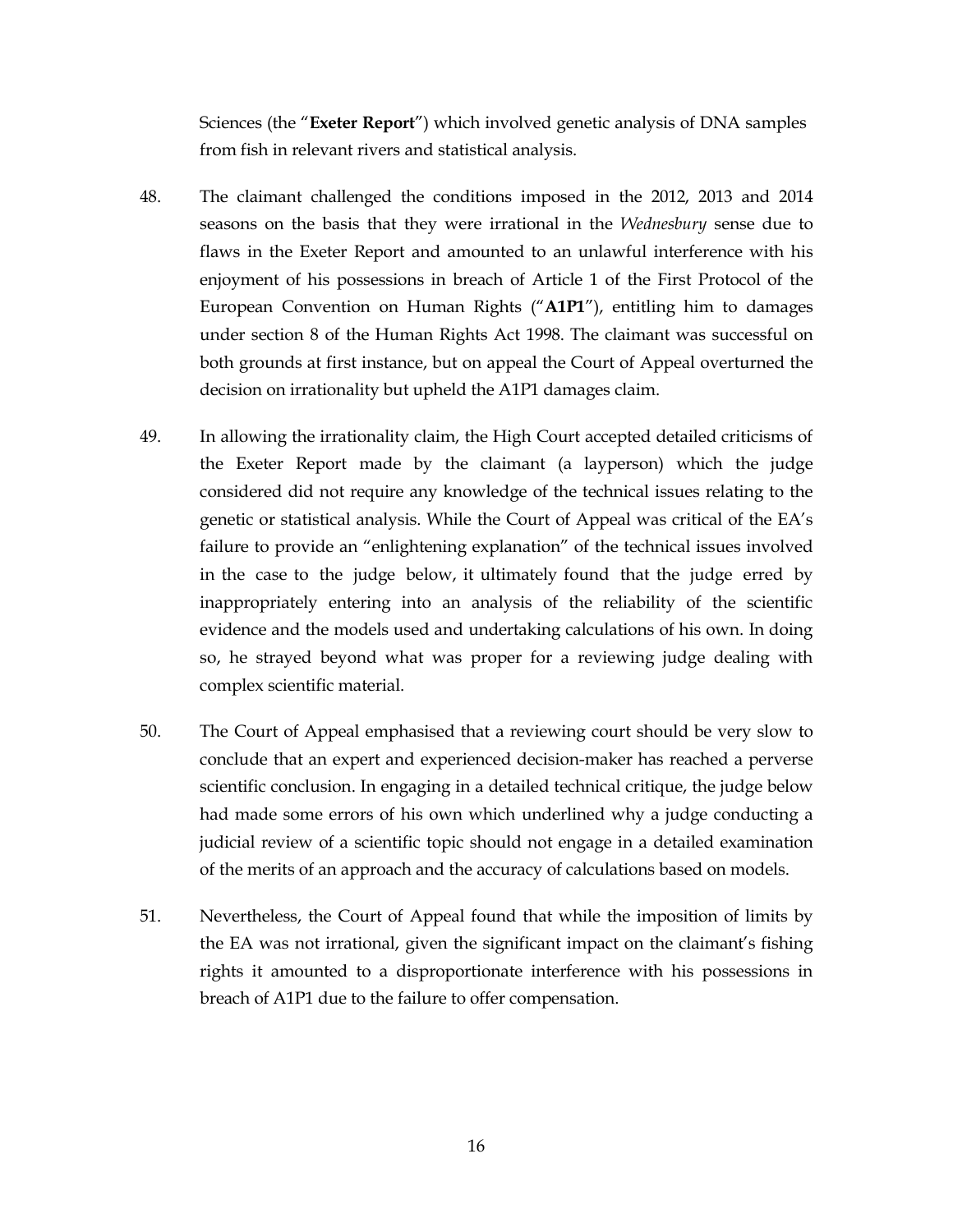## *R (Public Law Project) v Lord Chancellor* **[2016] UKSC 39, [2016] 3 WLR 387**

- 52. The Legal Aid, Sentencing and Punishment of Offenders Act 2012 ("LASPO") gave effect to controversial cuts to civil legal aid. This case concerned a further change which the Lord Chancellor ("LC") sought to make using powers conferred by LASPO. By sections 1 and 9, the LC is obliged to make legal aid available for civil legal aid services described in Part 1 of Schedule 1 to the Act. The cases set out therein were not ones in which the UK is obliged by EU law or the ECHR to provide legal assistance, which are provided for by section 10. Purporting to exercise his power under section 9(2)(b) (supplemented by section 41) to omit services described in Part 1, the LC proposed to amend Schedule 1 by statutory instrument so as to provide that those who failed a residence test would, subject to limited exceptions, be removed from the scope of Part 1. PLP sought judicial review of the proposal. The Divisional Court held that the draft order was both *ultra vires* and unlawfully discriminatory. The Court of Appeal allowed the LC's appeal. The Supreme Court allowed PLP's further appeal on the *ultra vires* issue and did not need to decide the discrimination issue.
- 53. Lord Neuberger gave the sole judgment on behalf of a seven-judge Court. He began by explaining the *ultra vires* principle in the present context. Unlike statutes, the lawfulness of statutory instruments (like other subordinate legislation) can be challenged in court. Subordinate legislation will be held to be invalid if it has an effect, or is made for a purpose, which is *ultra vires*, i.e. outside the scope of the statutory power pursuant to which it was purportedly made. In declaring subordinate legislation to be invalid in such a case, the court is upholding the supremacy of Parliament over the Executive (§23).
- 54. The court must first determine the scope of the statutorily conferred power to make subordinate legislation. Where a statute permits subordinate legislation to amend the statute concerned (or even another statute) by addition, deletion or variation – a "Henry VIII power" – the court's role in upholding Parliamentary supremacy is particularly striking, as the statutory instrument will be purporting to vary primary legislation passed into law by Parliament (§25). When construing a Henry VIII power, the more general the words used by Parliament to delegate a power, the more likely it is that an exercise within the literal meaning of the words will nevertheless be outside the legislature's